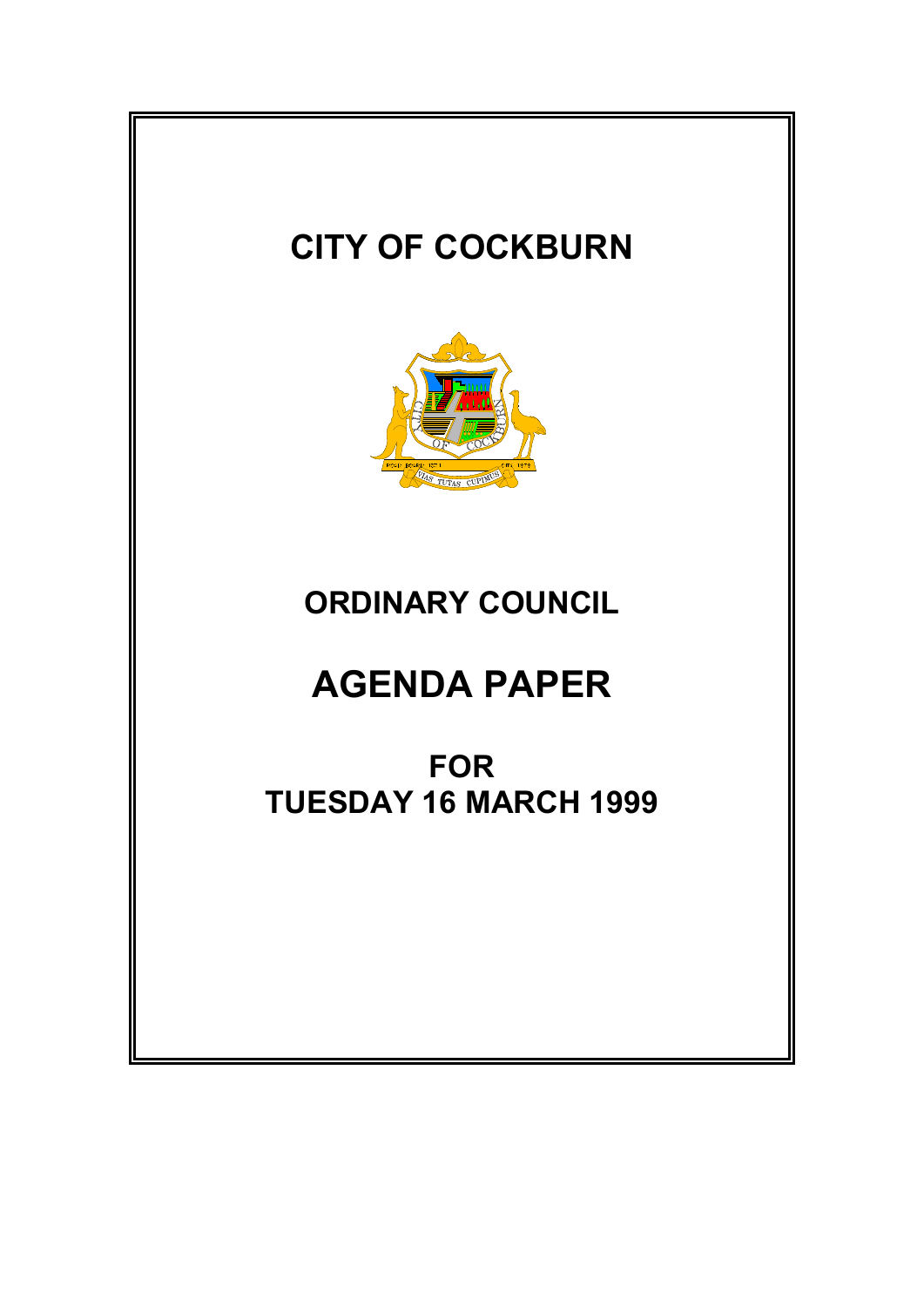# **CITY OF COCKBURN**

## **SUMMARY OF AGENDA TO BE PRESENTED TO THE ORDINARY COUNCIL MEETING TO BE HELD ON TUESDAY, 16 MARCH 1999 AT 7:30P.M.**

# **Page**

| $\mathbf 1$ .   | APPOINTMENT OF PRESIDING MEMBER [IF REQUIRED]  1     |                                                                                                                        |                |  |
|-----------------|------------------------------------------------------|------------------------------------------------------------------------------------------------------------------------|----------------|--|
| 2.              |                                                      |                                                                                                                        |                |  |
| 3.              |                                                      |                                                                                                                        |                |  |
| 4               | 4.1                                                  | (OCM3/99) - ORDINARY MEETING OF COUNCIL - 16/2/99                                                                      | $\mathbf{1}$   |  |
| 5.              |                                                      |                                                                                                                        |                |  |
| 6.              |                                                      |                                                                                                                        |                |  |
| 7.              |                                                      |                                                                                                                        |                |  |
| 8.              |                                                      |                                                                                                                        |                |  |
|                 | 8.1                                                  | (OCM3/99) - STRATEGIC & POLICY COMMITTEE REPORT - 2/3/99<br>(1055)                                                     | $\overline{2}$ |  |
|                 | 8.2                                                  | (OCM3/99) - COMMUNITY DEVELOPMENT COMMITTEE REPORT -<br>9/3/99 (1052)                                                  | 2              |  |
| 9.              |                                                      |                                                                                                                        |                |  |
|                 | 9.1                                                  | (OCM3/99) - JERVOISE BAY SOUTHERN HARBOUR DEVELOPMENT -<br>COM-NET (9635) (SMH) (ATTACH)                               | $\overline{2}$ |  |
|                 | 9.2                                                  | (OCM3/99) - PACKHAM URBAN DEVELOPMENT AREA -<br>CONSULTANCY FOR INVESTIGATION (AUDIT) (9235) (RWB)                     | 4              |  |
|                 | 9.3                                                  | (OCM3/99) - 18TH INSTITUTE OF MUNICIPAL MANAGEMENT<br>NATIONAL CONGRESS - 16-19 MAY 1999, CANBERRA ACT (1027)<br>(DMG) | 4              |  |
| 10 <sub>1</sub> |                                                      |                                                                                                                        |                |  |
| 11.             | MOTIONS OF WHICH PREVIOUS NOTICE HAS BEEN GIVEN5     |                                                                                                                        |                |  |
| 12.             | NOTICE OF MOTIONS FOR CONSIDERATION AT THE FOLLOWING |                                                                                                                        |                |  |
| 13.             |                                                      |                                                                                                                        |                |  |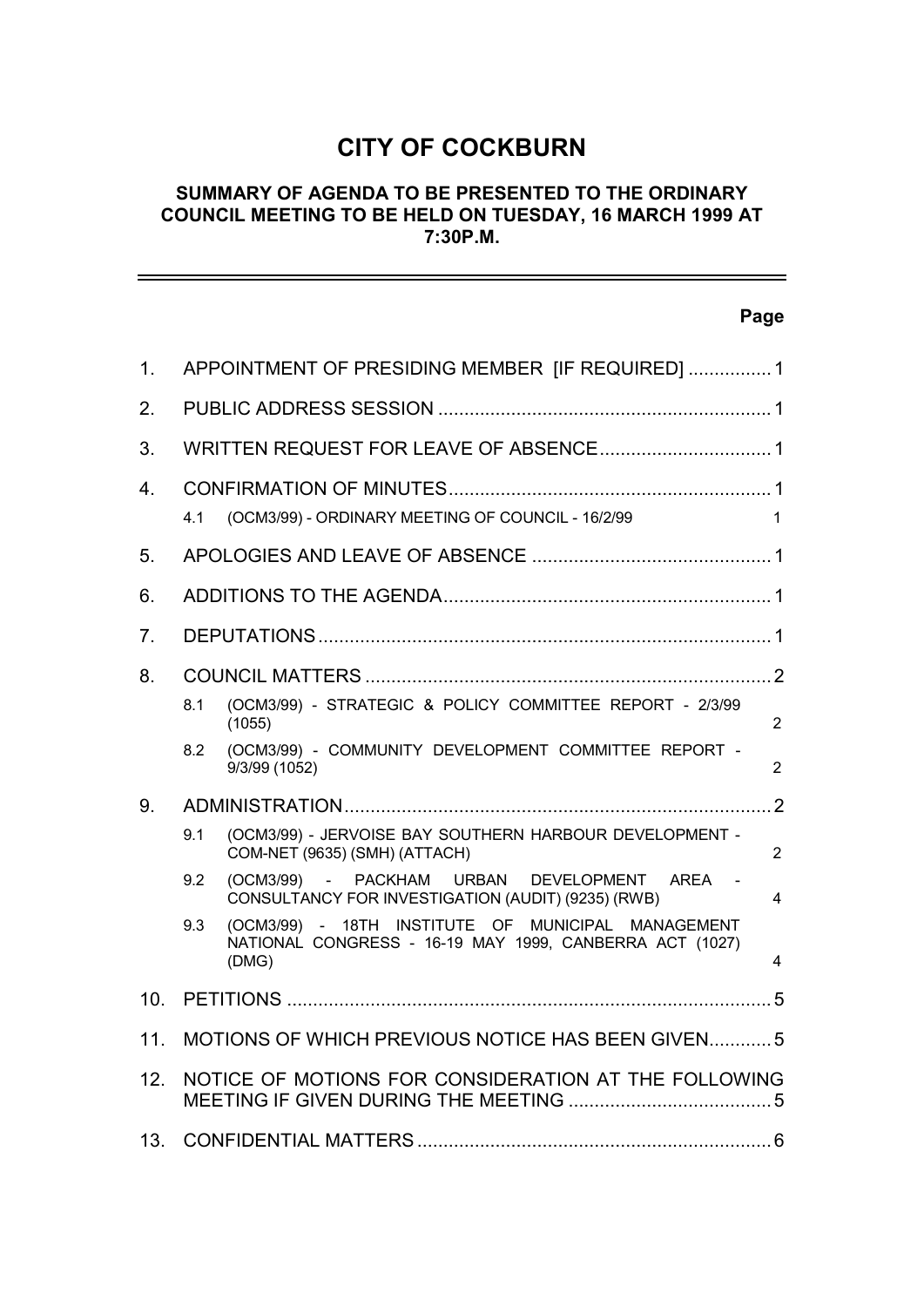| 13.1 (OCM3/99) - REMUNERATION REVIEW - CHIEF EXECUTIVE OFFICER<br>(003) (ATC) |  |
|-------------------------------------------------------------------------------|--|
| 14 CLOSING.                                                                   |  |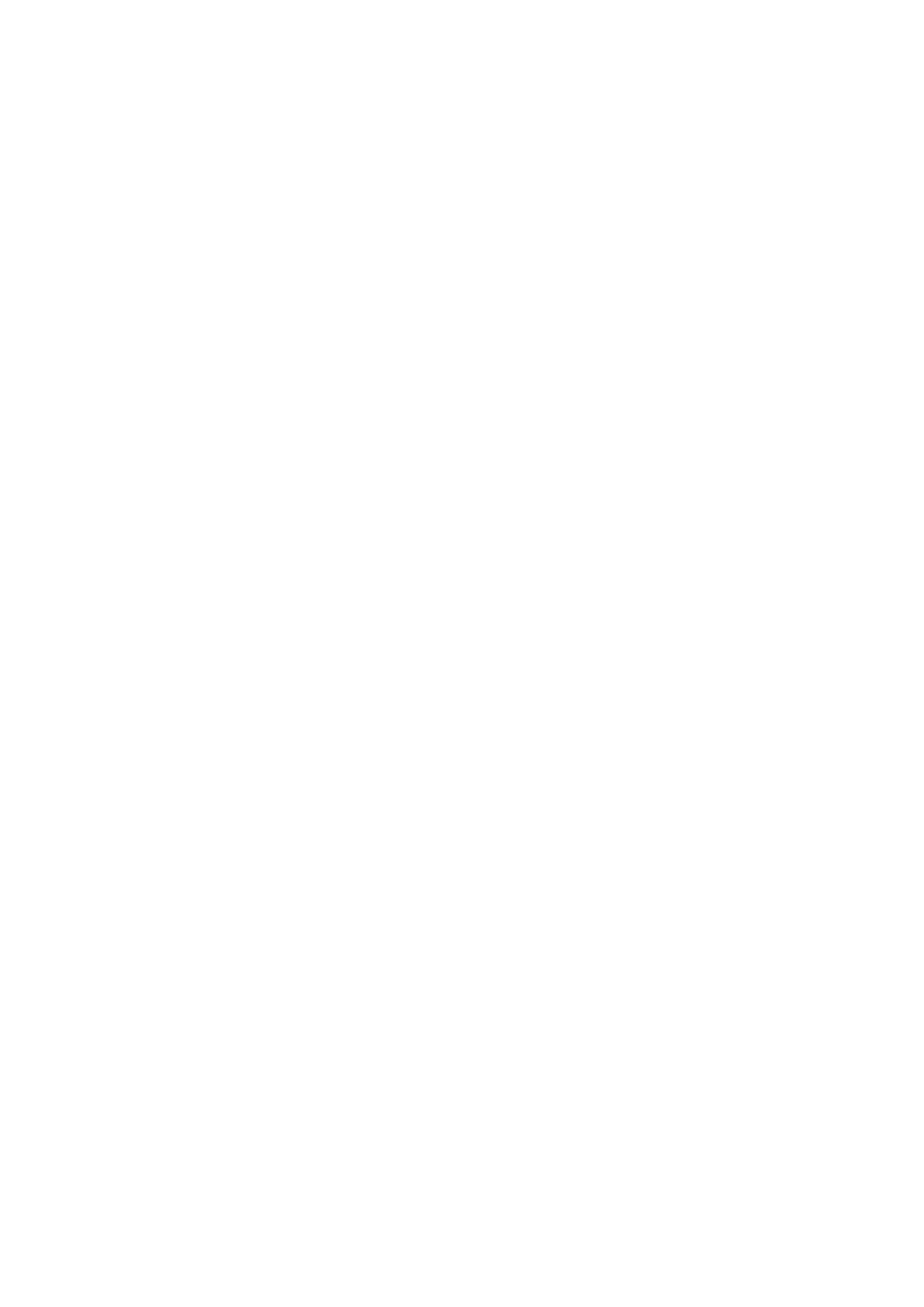# **CITY OF COCKBURN**

**AGENDA TO BE PRESENTED TO THE ORDINARY COUNCIL MEETING TO BE HELD ON TUESDAY, 16 MARCH 1999 AT 7:30 P.M.**

- **1. APPOINTMENT OF PRESIDING MEMBER [IF REQUIRED]**
- **2. PUBLIC ADDRESS SESSION**
- **3. WRITTEN REQUEST FOR LEAVE OF ABSENCE**
- **4. CONFIRMATION OF MINUTES**
	- **4.1 (OCM3/99) - ORDINARY MEETING OF COUNCIL - 16/2/99**
- **5. APOLOGIES AND LEAVE OF ABSENCE**
- **6. ADDITIONS TO THE AGENDA**
- **7. DEPUTATIONS**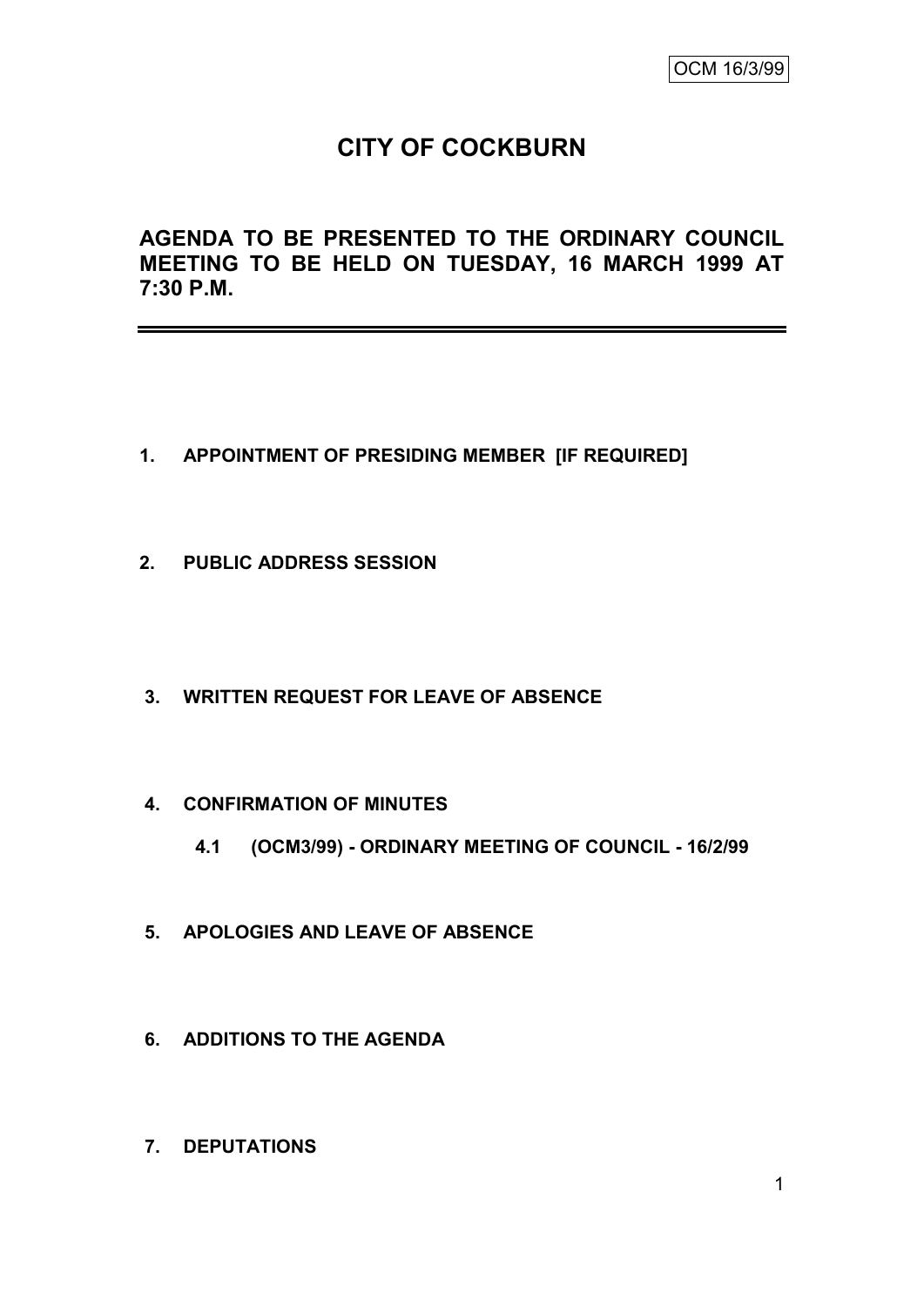#### **8. COUNCIL MATTERS**

- **8.1 (OCM3/99) - STRATEGIC & POLICY COMMITTEE REPORT - 2/3/99 (1055)**
- **8.2 (OCM3/99) - COMMUNITY DEVELOPMENT COMMITTEE REPORT - 9/3/99 (1052)**

#### **9. ADMINISTRATION**

**9.1 (OCM3/99) - JERVOISE BAY SOUTHERN HARBOUR DEVELOPMENT - COM-NET (9635) (SMH) (ATTACH)**

#### **RECOMMENDATION**

That Council resolve to:

(1) receive the letter dated 1 March 1999 from Com-Net relating to the Jervoise Bay Southern Harbour Development.

## **COUNCIL DECISION**

#### **Background**

The Southern Harbour Project is currently being rezoned under the MRS (Amendment No. 1001/33) from Parks and Recreation Reserve and Waterways Reserve to Industry.

Advertising of the Amendment was between 9 February and 8 May 1998. The Council lodged a submission.

Council at its meeting on 15 December 1998, re-affirmed its strong opposition to the proposed Southern Harbour Project.

In February 1999, the Minister for the Environment issued a conditional approval allowing the development to proceed.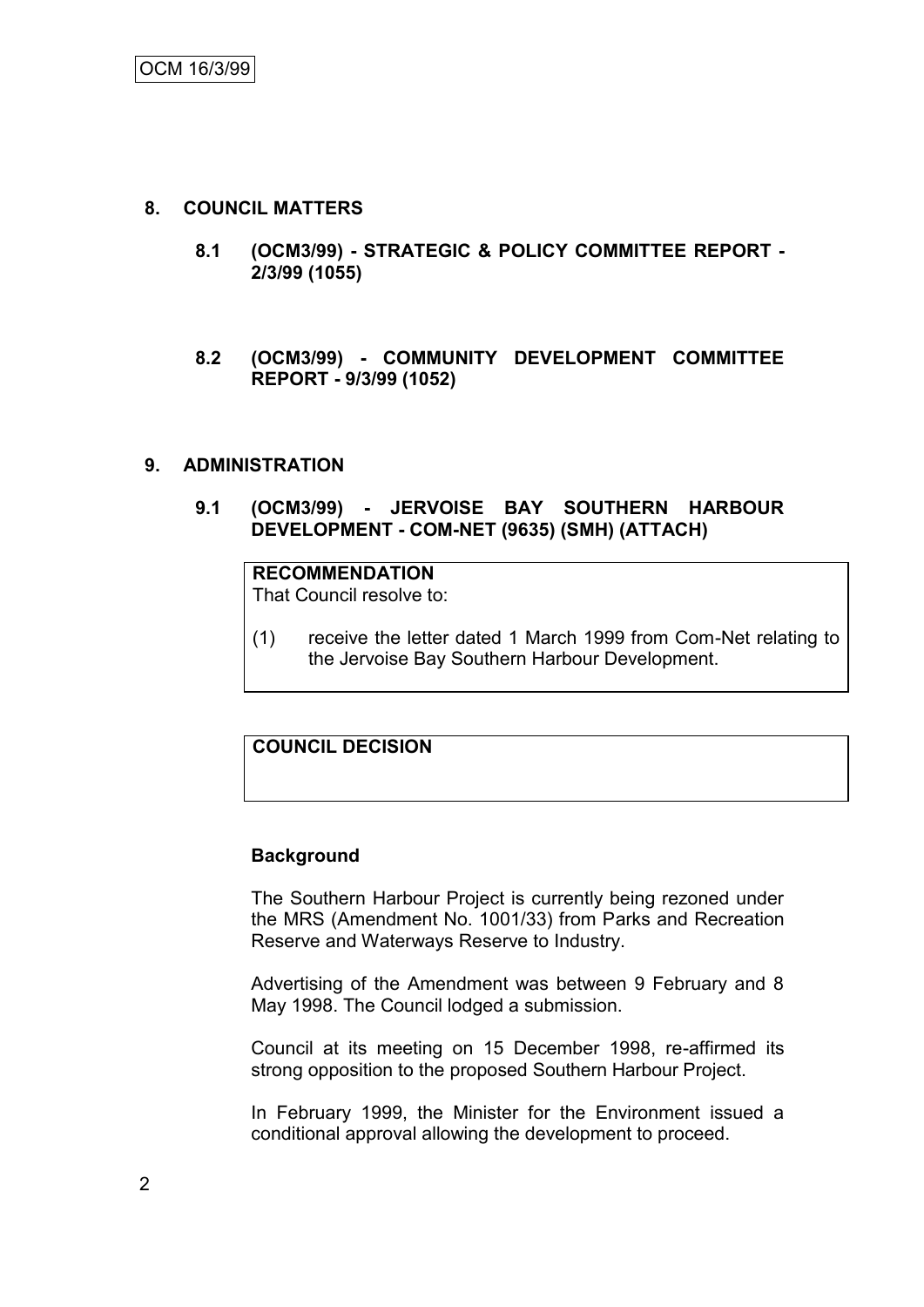On 27 February 1999, the State Government advertised for Expressions of Interest for a long term manager for the project with construction contracts being advertised on 6 March 1999.

The Council has decided to defer the local scheme Amendment No. 194 which has been prepared to comply with the MRS.

### **Submission**

The submission from Com-Net dated 1 March 1999 is attached for information.

Essentially Com-Net are requesting Council to:-

- (1) Use every means at its disposal, including a legal challenge, to halt Amendment No. 1001/33.
- (2) Unite with the South-West Metropolitan Councils to request Parliament to defer its decision in respect to Amendment No. 1001/33 until certain outstanding matters have been addressed to the Council's satisfaction.
- (3) Meet with the convenors of Com-Net, Ms Hazel Duggan and Ms Heather Smedley should the Council accede to Com-net's request or require further information.

#### **Report**

This is a matter for Council consideration.

#### **Strategic Plan/Policy Implications**

Council's Corporate Strategic Plan states -

Strategy 2.1 "*Promote the Henderson coastal section as the 'Shipbuilding Centre of Australia' in conjunction with a 'Marine Technology Park' ."*

#### **Budget/Financial Implications**

Should the Council proceed with any legal challenge, then legal costs will be incurred.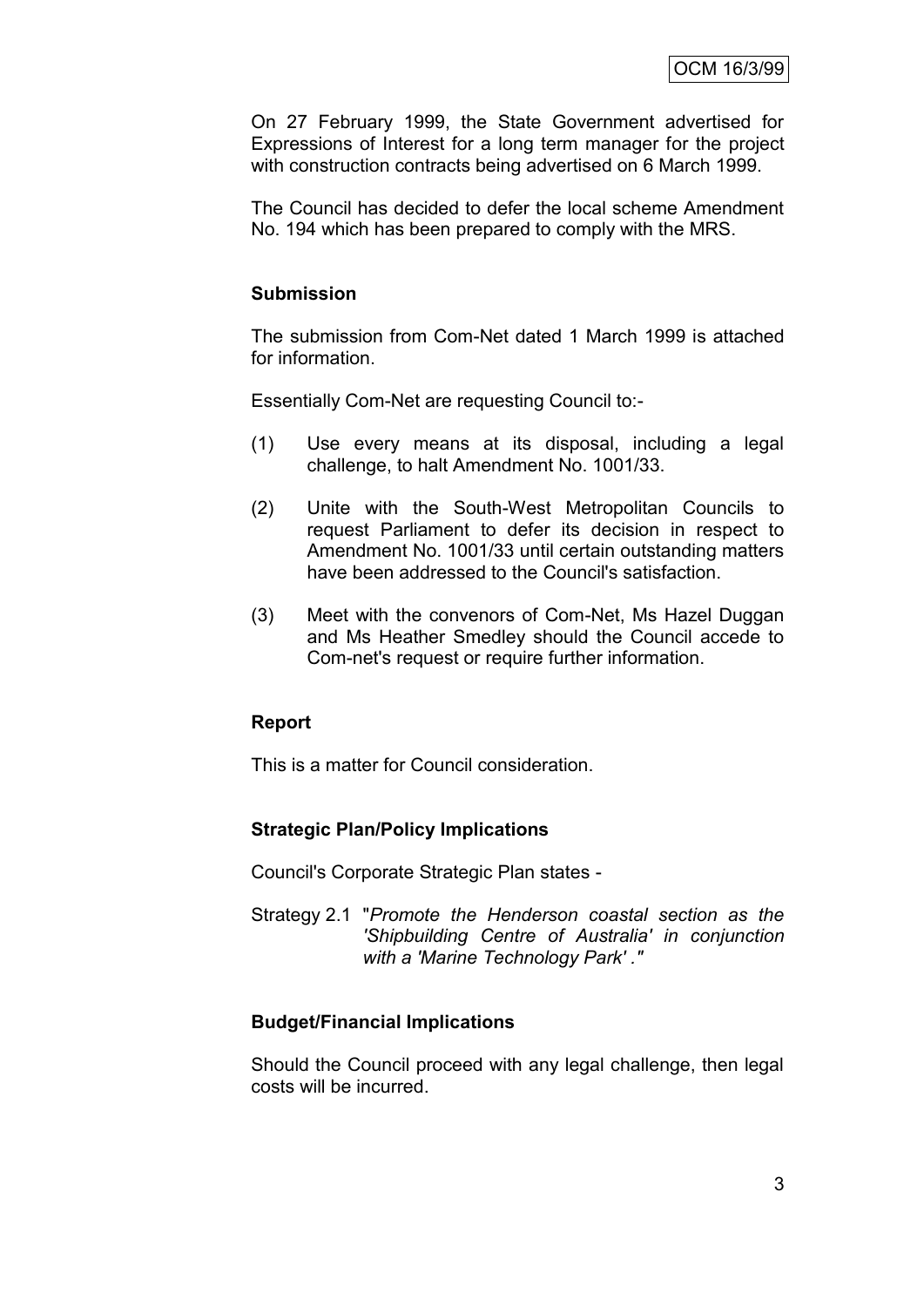### **9.2 (OCM3/99) - PACKHAM URBAN DEVELOPMENT AREA - CONSULTANCY FOR INVESTIGATION (AUDIT) (9235) (RWB)**

#### **RECOMMENDATION**

Information relevant to the appointment of a consultant to undertake the Audit of the Packham Urban Development Area, will be provided to Council. It was not available at the time of agenda preparation.

# **COUNCIL DECISION**

**Background**

**Submission**

**Report**

**Strategic Plan/Policy Implications**

**Budget/Financial Implications**

### **9.3 (OCM3/99) - 18TH INSTITUTE OF MUNICIPAL MANAGEMENT NATIONAL CONGRESS - 16-19 MAY 1999, CANBERRA ACT (1027) (DMG)**

#### **RECOMMENDATION**

That Council resolve to nominate Clr(s) example as delegate(s) to attend the Institute of Municipal Management National Congress to be conducted in Canberra, ACT from the  $16<sup>th</sup>$  -  $19<sup>th</sup>$  May 1999.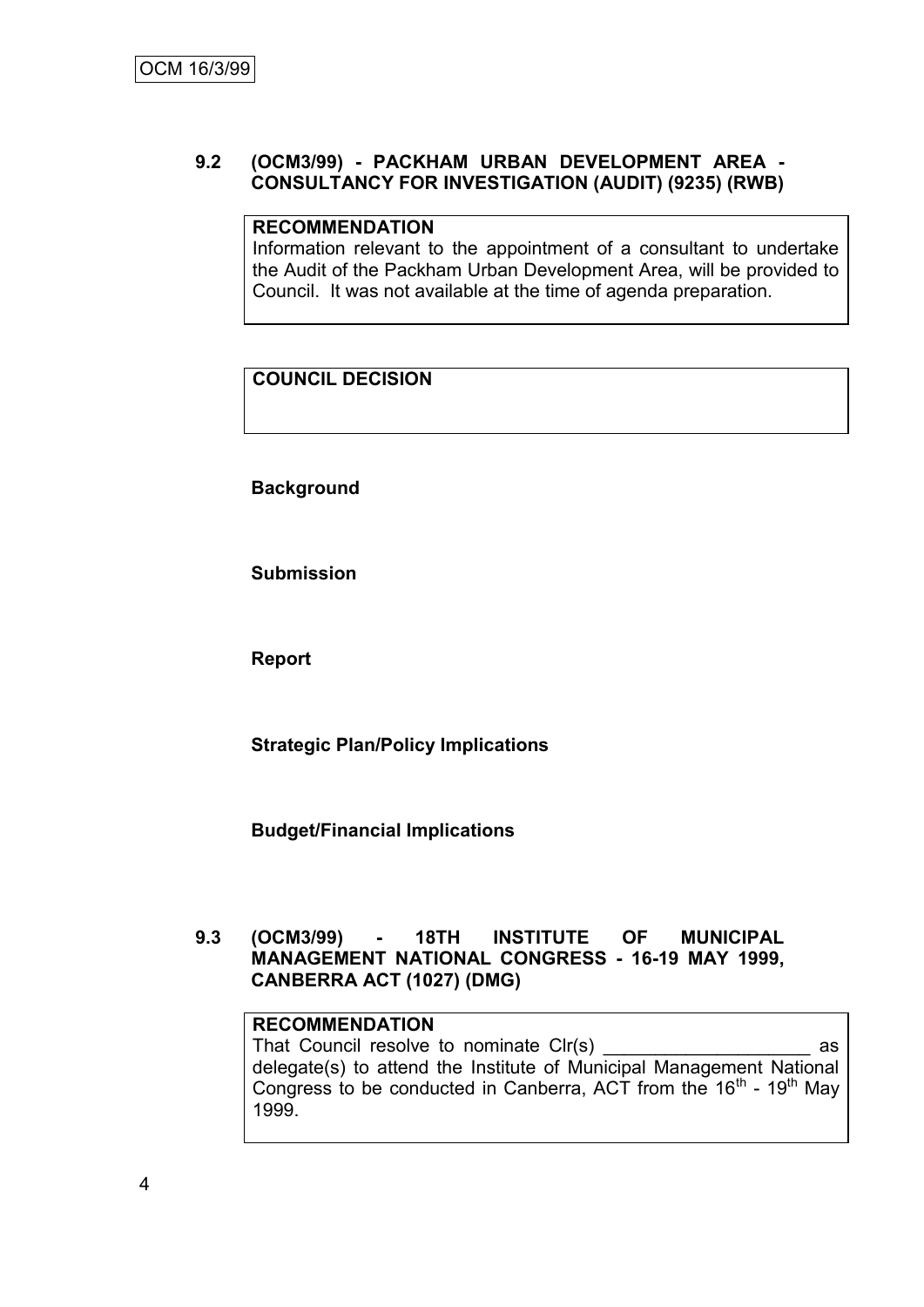# **COUNCIL DECISION**

That Council:

## **Background**

Councillors were circulated with information on this Conference recently and requested to respond in time for the matter to be considered by Council, if interested in attending.

#### **Submission**

N/A

#### **Report**

The Chief Executive Officer has registered to attend the Conference.

Nominations have also been received from Councillors Lees and Lee to attend. In accordance with Council Policy, the matter is now referred to Council for further consideration.

## **Strategic Plan/Policy Implications**

N/A

#### **Budget/Financial Implications**

Funds are provided for in the Councillors Conference Account (110290) with approximately \$17,000 unexpended. The cost per delegate is estimated at \$2,000.

# **10. PETITIONS**

#### **11. MOTIONS OF WHICH PREVIOUS NOTICE HAS BEEN GIVEN**

#### **12. NOTICE OF MOTIONS FOR CONSIDERATION AT THE FOLLOWING MEETING IF GIVEN DURING THE MEETING**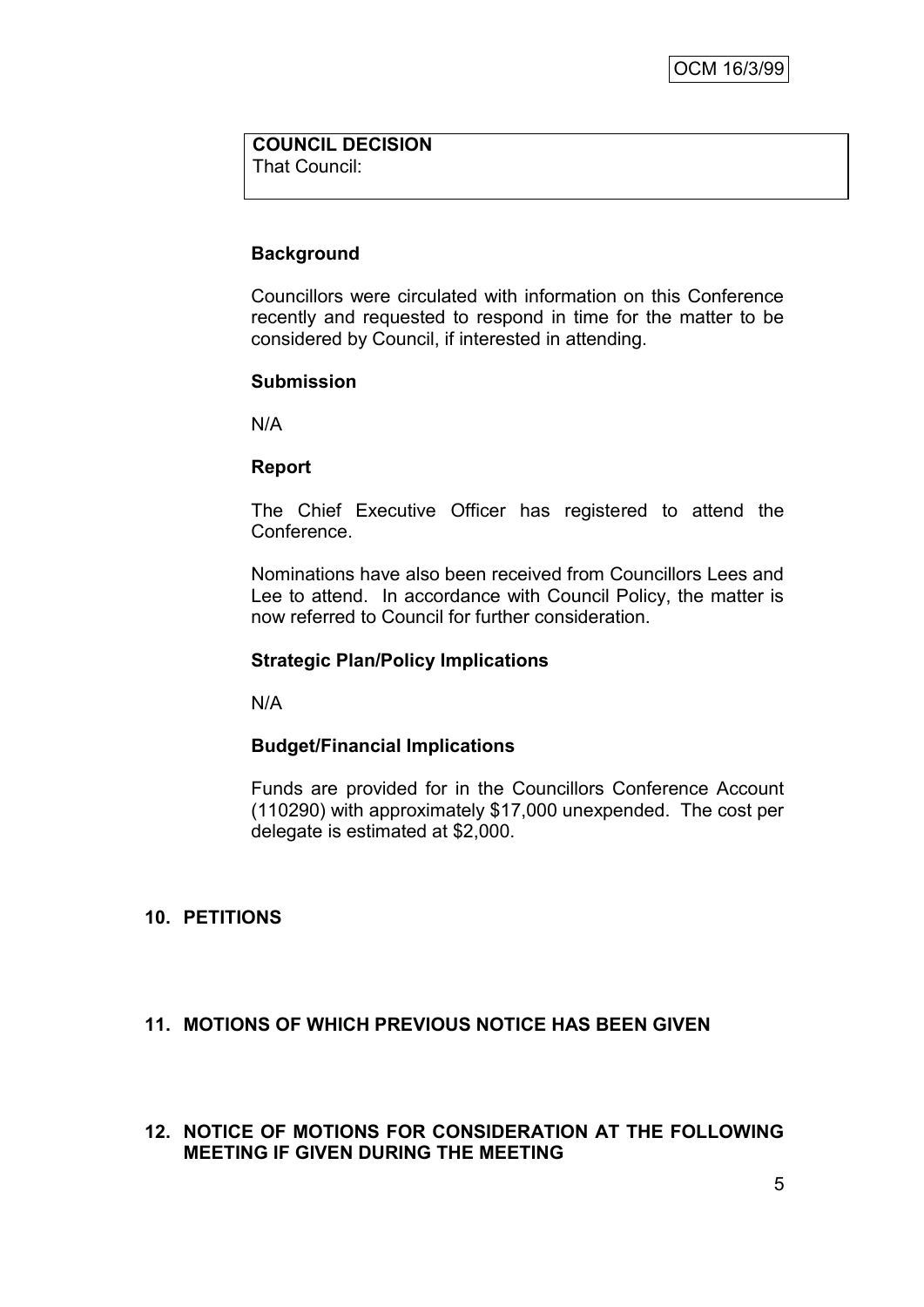#### **13. CONFIDENTIAL MATTERS**

#### **13.1 (OCM3/99) - REMUNERATION REVIEW - CHIEF EXECUTIVE OFFICER (003) (ATC)**

# **RECOMMENDATION**

That Council:

- (1) move behind closed doors to consider the remuneration review for the Chief Executive Officer; and
- (2) the Chief Executive Officer's Quarterly Performance Review Report be received.

## **COUNCIL DECISION**

#### **Background**

The remuneration for the Chief Executive Officer was last reviewed in late 1996. Consultants, Gerard Daniels Australia Pty Ltd (GDA), were employed to review and make recommendations concerning the Chief Executive Officer's remuneration package.

#### **Submission**

N/A

#### **Report**

A copy of G.D.A's report to the Mayor has been previously circulated as a confidential document.

Included with the report, is a table setting out the Chief Executive Officer's remuneration package if G.D.A's recommendations are accepted.

The Chief Executive Officer's Quarterly Report is provided as a confidential item.